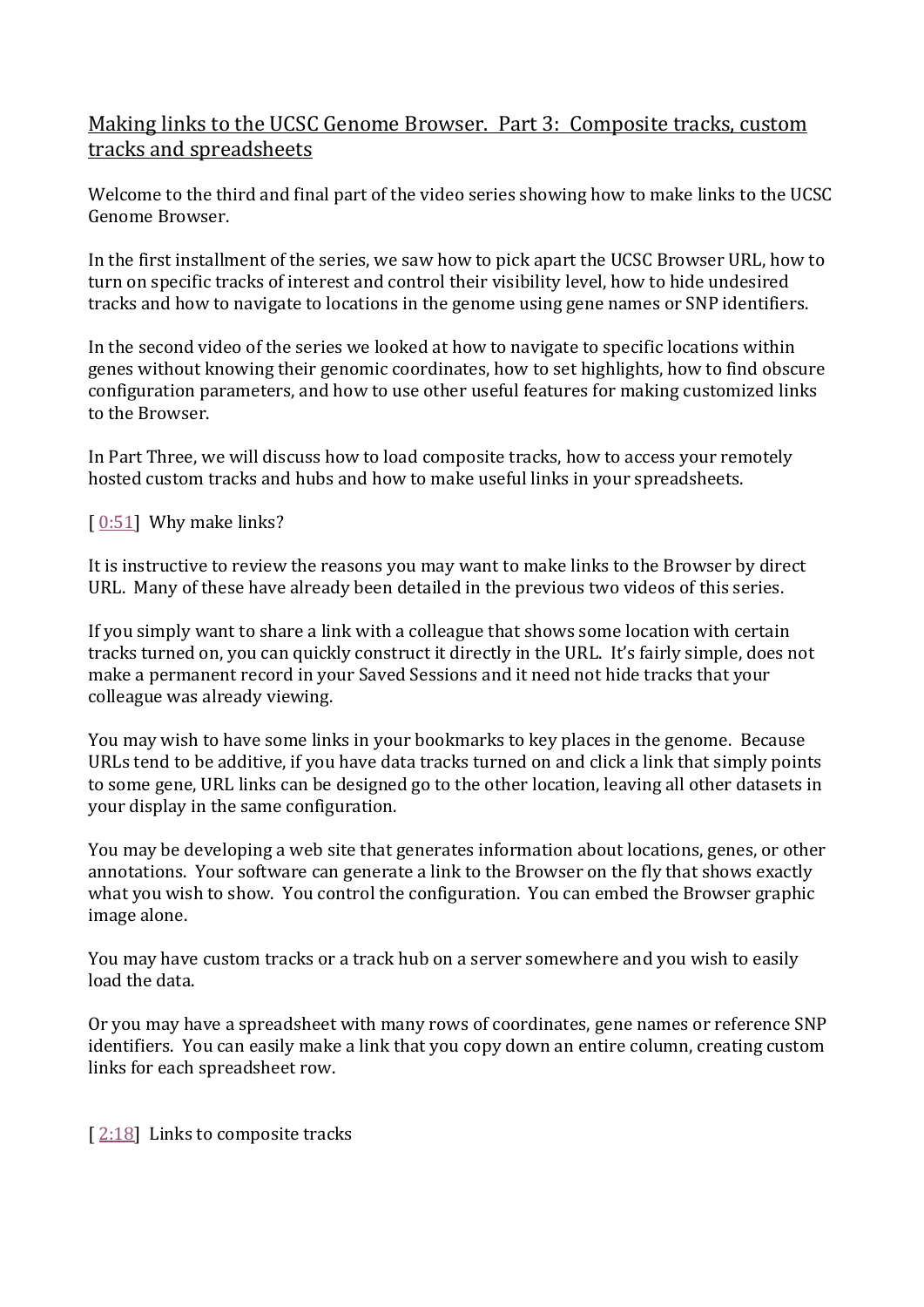Let's set our location where we left off in the second video of this series about links using the following URL:

https://genome.ucsc.edu/cgi-bin/hgTracks?hideTracks=1&db=hg38 &knownGene=pack&singleSearch=knownCanonical&position=DDX21 &encodeCcreCombined=pack

Some of the tracks on the Browser are actually several tracks under one pulldown menu. A good example of that is the new format of the SNP tracks, snp153, as is the popular set of gnomAD tracks. For each, it is best to think of the track as a container with several tracks inside. We call this setup a composite track. Although the interface for composite tracks is under active development, in the current video we will describe the feature as it exists now, which will familiarize you with the concept, even if some details of the implementation change.

The track control for this type of track will often offer "show" as a visibility option. You can see this in the gnomAD track. That is a signal that there are tracks can be configured separately. The ellipses (…) after the Short Label on the track control, also seen on the gnomAD track, indicate that there are likely *three* levels of containers (though there are a few exceptions). We call a three-level track a supertrack. Although we will confine our conversation about making links to the case of dbSnp153, which has just two levels, the ideas are generalizable to the third level.

For the SNP tracks, beginning in release 132 on hg19, UCSC has pulled out several sub-tracks from the dbSNP release, mostly to highlight that some variants were common in the population (typically defined as 1% minor allele frequency in the population), but not very common in the database (only a very small and falling fraction of the database now). We had learned that some researchers believed that dbSNP contained only actual polymorphisms – that is, they are segregating in the population at 1% MAF or more. We wanted to help them understand that the dbSNP database, despite the "P" in the name, contained not only formal polymorphisms, but also many rare variants. The Common SNPs track pulls out the 15 million Common SNPs into a separate dataset.

Starting with release 153, dbSNP radically changed their way of distributing data, and we took the re-engineering task as an opportunity to change the way *we* present the data. snp153 is now a composite track, having several data tracks beneath a single track control below the Browser graphic.

As we showed in Part One of this series, you can learn the name of the track using the mouseover and looking for the "g" parameter in the URL.

#### dbSnp153Composite

In this case, because it is a composite track, we are seeing the name of the outer wrapper track, not the name of a database table. This was true of the RefSeq track in an earlier video as well, but we chose not to make an issue out of that at the time.

Let's click into the link above the track controls and see the composition of the subtracks. You can see that there are five tracks in total, and only the Common SNPs track comes on by default. There are also ClinVar, Multiply mapping SNPs and All SNPs. Let's just go back to the Browser and not mess with any of these right now.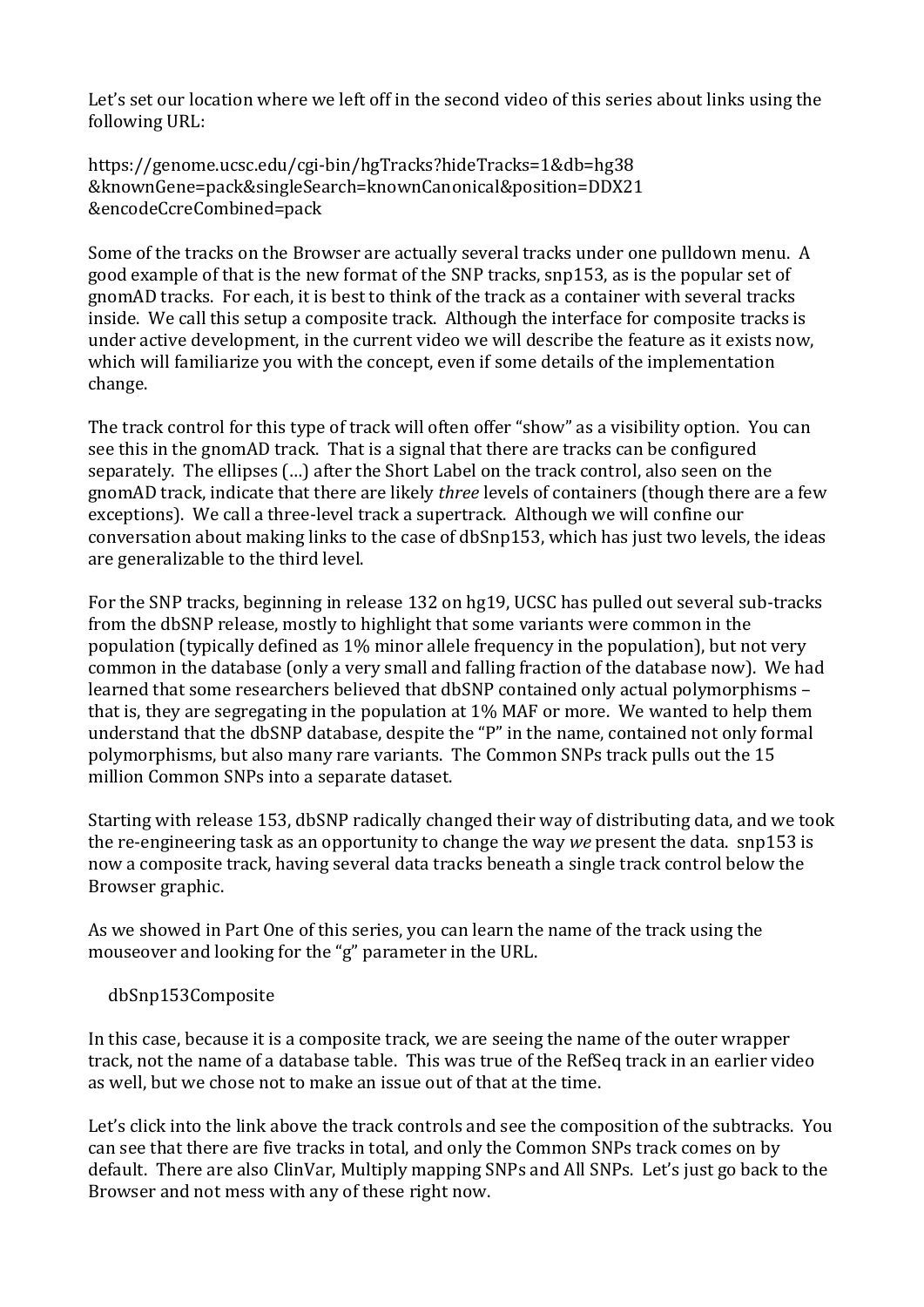When making a URL for a composite track, you can turn on the track with an ampersand and equal sign, just as for other tracks, as we showed in the previous videos. Let's just add the

&dbSnp153Composite=pack

to the URL. You see that a track comes on in dense mode. But we put "pack." What gives? The short answer is, the visibility comes on at the default setting. We see the track, "Short Genetic Variants from dbSNP release 153." At the left, you see the Short Label, "Common dbSNP (153)." As we saw, the Common SNPs track is one of several tracks in the composite. If you want to see the other subtracks, click into the configuration bar at the left. This is the same as clicking the link above the track pulldown menu that we visited a moment ago.

Here on the configuration page, we see that the visibility of "Common SNPs" is set to "dense." So even though we set the outer wrapper track "Composite" to "pack" on the main page, the visibility is limited by this default setting. We could set it to "pack" here, but let's learn the name of the table and set it to "pack" via the URL we are building.

Note that below the configuration box for the Variants track, we see four other tracks not turned on, including ClinVar Variants and All SNPs. We can learn the names for each of these tracks using the "Schema" link. Clicking into the schema for Common SNPs, we see:

Primary Table: dbSnp153Common

That means we can set the track to pack using

&dbSnp153Common=pack

and adding it to the URL. In general, if you wish to turn on a track in a composite using a URL, it is better to turn on the individual tracks instead, unless you are content with the default visibilities. Let's discard the Schema page and return to the configuration page for the track.

Let's get the names for ClinVar SNPs and All SNPs as well. Let's just do that by mouseover here, though you cannot copy/paste as easily as if you click into the Schema link.

 dbSNP153ClinVar dbSnp153

The All SNPs track in previous releases of our display of dbSNP has always been a stand-alone track named snp<version number>. That convention is broken here, now that it is part of a composite, with the addition of the characters "db" in front of the characters "Snp".

It will get very busy on the screen if we turn all of these on to "pack," so let's set two of them to "dense" and add to our URL.

Let's go back the Browser using the Genome Browser link in the top bluebar and hack the URL some more.

 &dbSnp153Common=pack &dbSnp153ClinVar=dense &dbSnp153=dense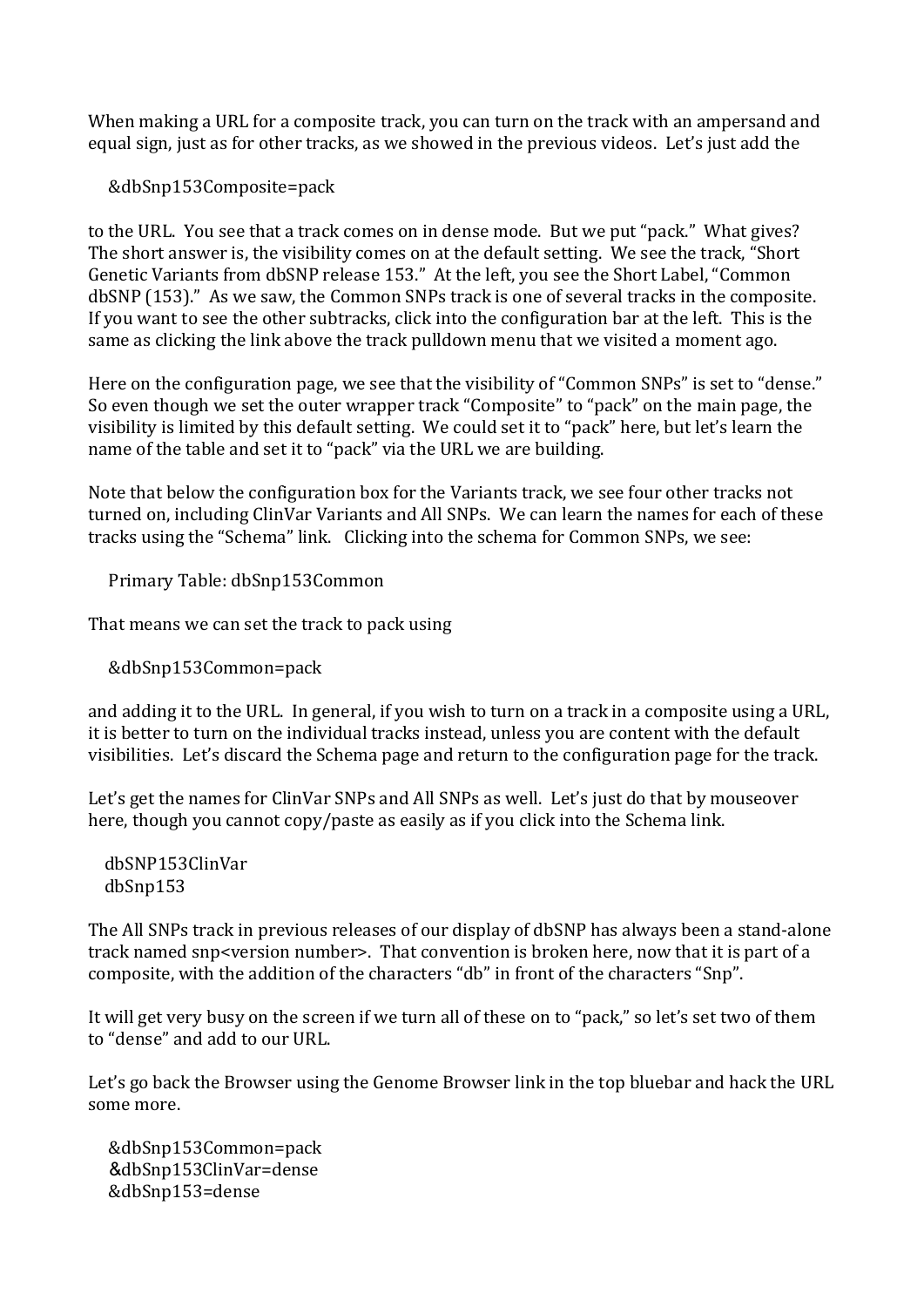You see that the three tracks have come on as designated: Common SNPs on "pack," ClinVar and All SNPs on "dense."

[ $9:05$ ] Loading custom tracks in links.

Many people have data that they wish to display alongside resident data in the Browser. These Custom Tracks, if small enough, can be loaded manually directly from your local machine. If you wish to share your data via a direct link to the Browser, however, it gets more complicated.

The Genome Browser does not have access to your computer, so to load Custom Track data into the Browser via a link, the data must be stored somewhere that is web-accessible for the Browser to see it. Your data can be anywhere on the web addressable by a URL. If you have difficulty identifying suitable storage, we suggest you look into the CyVerse project. Read more about hosting the data in our documentation on the following page:

https://genome.ucsc.edu/goldenpath/help/hgTrackHubHelp.html#Hosting

This page can be found from the top bluebar by selecting Help > Browser Documentation and typing "hosting" or "CyVerse" into the search box.

To demonstrate remote hosting and calling by URL, we have sample data in barChart format among our track data examples.

https://genome.ucsc.edu/goldenPath/help/examples/barChart/barChartExampleOne.txt

We can have a look at the file before we load it.

Note that the parameter db=hg38 is encoded in the custom track header line to ensure that we not load it to the wrong assembly by mistake. An error message will inform us if we try to load it onto the wrong genome assembly.

We can add the track to a URL using the parameter:

 &hgt.customText=<url> OR &hgct\_customText=<url>

&hgct\_customText= https://genome.ucsc.edu/goldenPath/help/examples/barChart/barChartExampleOne.txt

The Browser opens to chr14 because of a line in the custom track:

browser position chr14:<chromStart>-<chromEnd>

directed the Browser to the location of the three items in the track.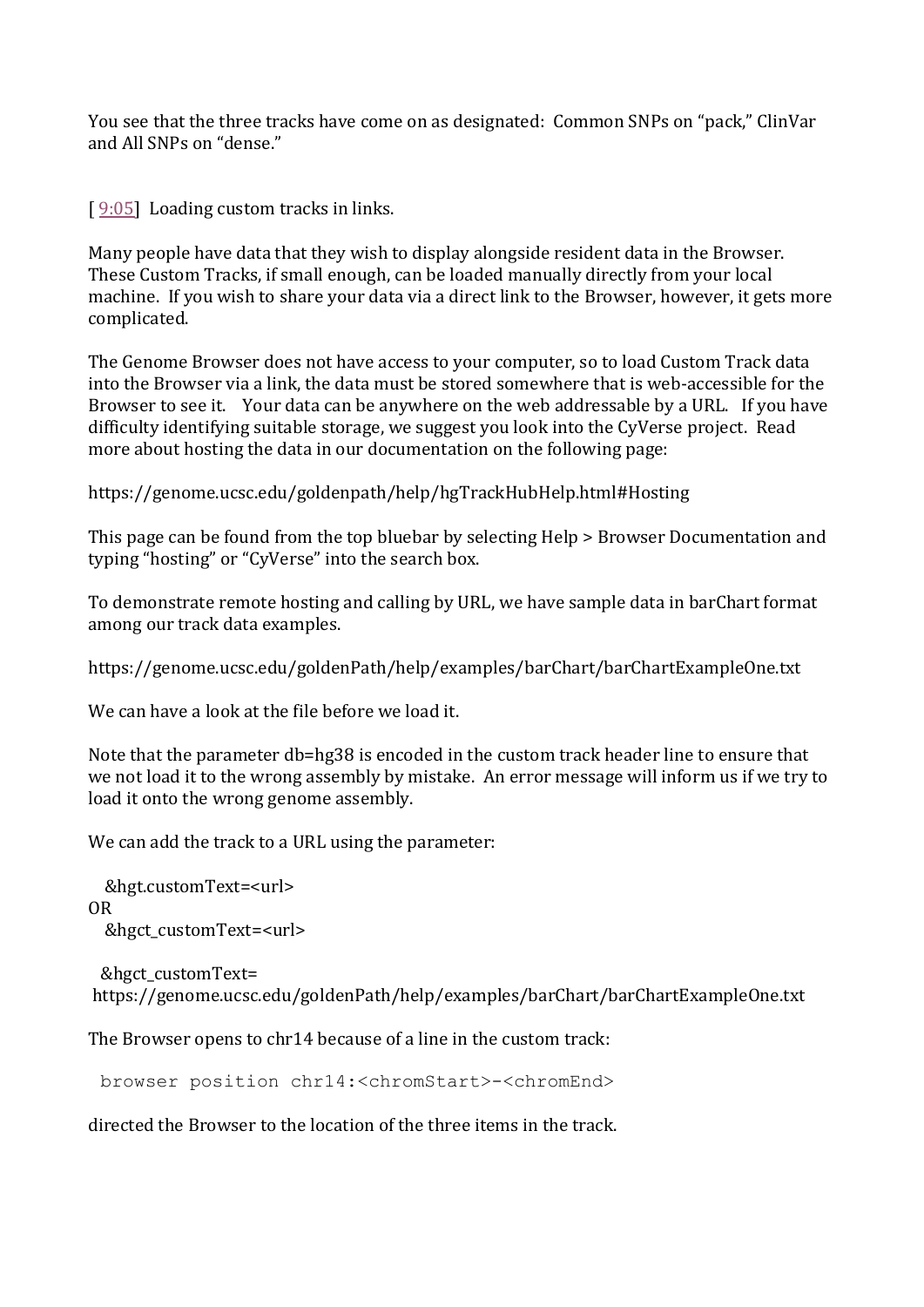Note that the position parameter in this full URL specifies chrX, while the "browser" line in the file specified chr14:

https://genome.ucsc.edu/cgi-bin/hgTracks?db=hg38&position=chrX:15560138- 15602945&hgt.customText= https://genome.ucsc.edu/goldenPath/help/examples/barChart/barChartExampleOne.txt

If you have conflicting position information in the custom track and explicitly listed in the URL, then the position specified in the custom track will be honored.

# [\[11:31\]](https://www.youtube.com/watch?v=Yy4UmepYs2Q&feature=youtu.be&list=UUQnUJepyNOw0p8s2otX4RYQ&t=691s) Links to track hubs

You can also host a track hub on your own server. Track hubs are binary indexed files designed for fast access to very large datasets and engineered to load only the data needed for display in the current Browser window instead of uploading the entire file. We will not get into any details here about how to address a track hub in a URL, other than to point you to the Brower documentation:

https://genome.ucsc.edu/goldenPath/help/hgTrackHubHelp.html

and to point out the syntax for loading:

&hubUrl=<url>

There are many other parameters useful for loading and configuring your own custom tracks from remote servers and for loading track hubs at the following location:

https://genome.ucsc.edu/goldenPath/help/customTrack.html#SHARE

# [\[12:22\]](https://www.youtube.com/watch?v=Yy4UmepYs2Q&feature=youtu.be&list=UUQnUJepyNOw0p8s2otX4RYQ&t=742s) Spreadsheets

Many biologists and clinicians have a significant amount of data in spreadsheets. They may have many rows of data with coordinates or gene names and would benefit from being able to quickly access a Browser session specific for the data in a certain row. We have prepared a template spreadsheet that can adapted for use in this context. Let's start by finding the sheet on our genomewiki site.

https://genomewiki.ucsc.edu

Type "excel" in the wiki search box on the left, then click into the first item in the list, "Spreadsheet [links to Genome Browser views.](http://genomewiki.ucsc.edu/index.php/Spreadsheet_links_to_Genome_Browser_views)" This page has some abbreviated instructions about making links not unlike some of the information in these videos about links.

Let's download the template Excel file and have a look. Click "ucscLinks.xlsx" and open the file. This sheet has template links for a number of different data formats, such as sequence coordinates, gene names, cytobands and SNP IDs.

The links for hg38 can be seen in the right-most column, and if you mouseover the cell, you see the formula that generates the link. You can see from the mouseover that two tracks are designated in the URL: knownGene and omimGene2. Let's just click into the first link and see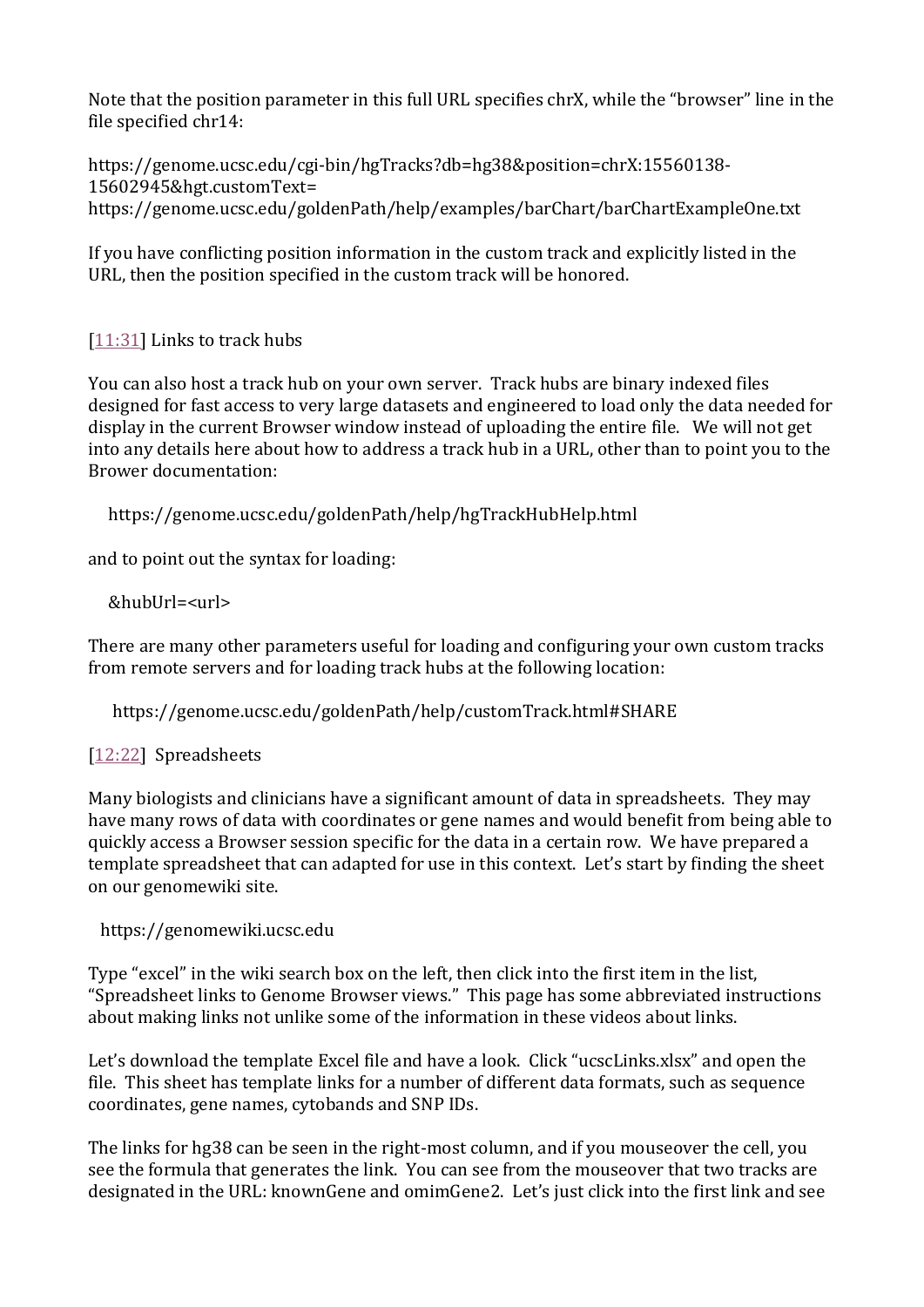it open a Browser to three million bases of chr3 on hg38, as designated by the columns of the spreadsheet. As we saw in the first video, tracks that were already turned on stay on unless the "hideTracks=1" parameter is set, which it is not in these links.

The formula in the spreadsheet is keyed to refer to data in a fixed relationship to the formula; specifically in this case, the chrom column is five to the left and chromStart and chromEnd are four and three to the left, respectively. You could copy this formula into your own spreadsheet as long as the relationship to the coordinates is the same.

I have a small spreadsheet here to use as an example. We can copy the formula in the right relationship to the coordinates and the link will go to the right place. We must be sure to use the formula that matches the format of the coordinates in the chromosome column. Depending on whether your data have "chr" in the chromosome name or a bare number, you'll need to use the proper formula in the excel link.

But what if your spreadsheet does not have room in the proper column, so that your link cannot be put in the proper relationship to the coordinates? In a case like this, you can do that by copying the formula into the right spot relative to the data columns, and use the "move" command to put it in the right relationship to the coordinate columns. Then we use that formula to copy down the page. You can execute this move command on the original spreadsheet before copying, if you prefer.

This formula should be in the proper relationship to the coordinate data.

Because the Browser had the SNP 153 track turned on when we clicked the link earlier, the many annotations at the full-gene level really crowded the screen. We can turn it off by changing the URL in the link. Let's turn them off now using

# &dbSnp153Composite=hide

We'll copy it down the page now, and you can see by clicking up here in the formula bar, that our link is referring to the proper columns in the spreadsheet. Let's test one them. We'll click into the POU5F1 gene's link right here and it should go to chr6, and open a Browser with the SNP 153 track turned off.

So what if we want to make a column of links using the gene names instead of coordinates from the template spreadsheet? We can copy this formula, and using the same paradigm as before, you can see that the formula making the link in this case should be three columns to the right of the gene name. We copy the formula into the proper relationship to the columns in our target spreadsheet, and once again we use the move command, dragging it to the column we wish to populate.

So this new column will refer to the values in the gene name column, and the one to the left refers to the coordinates. If we copy the gene name formula down the page, each formula will each refer to the gene in its row. You can see by clicking up here in the formula bar, that the reference is the gene name, not the coordinates as it was before. Now we should jump directly to the right gene. Let's go to NF1.